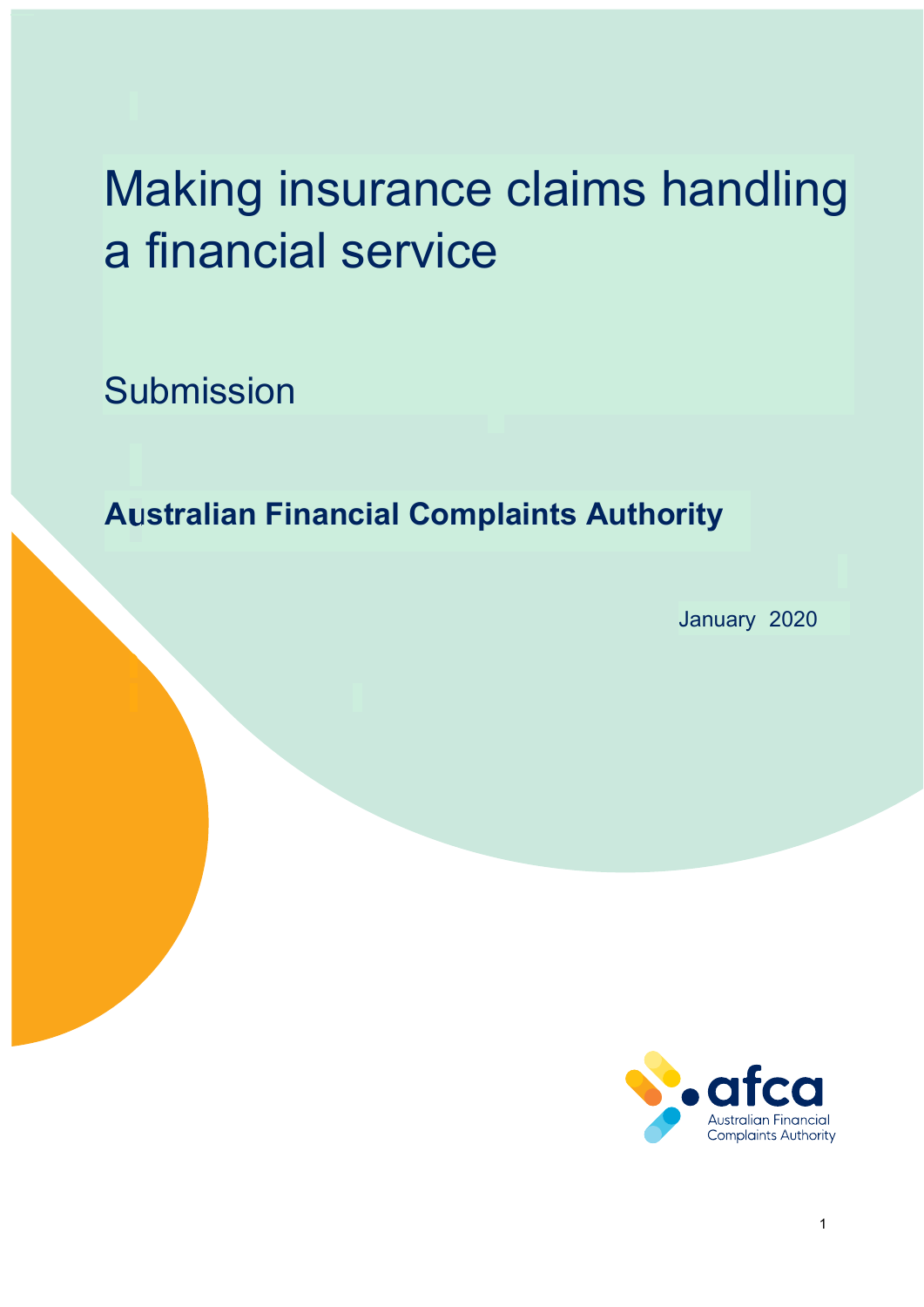# Contents

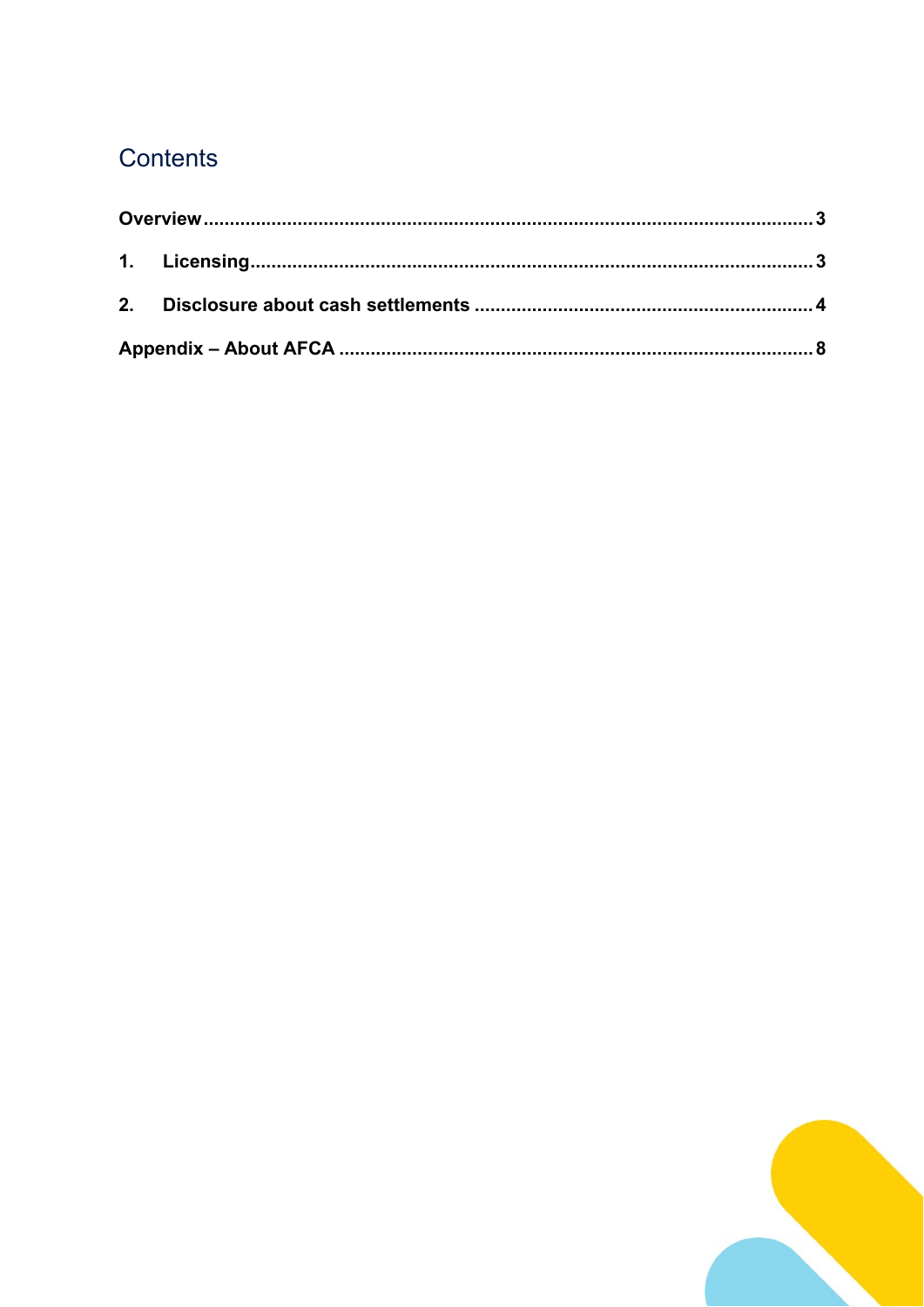## **Overview**

The Australian Financial Complaints Authority<sup>1</sup> (AFCA) is the independent external dispute resolution (EDR) scheme for the financial sector.

AFCA agrees with the Financial Services Royal Commission's Recommendation 4.8, which is to remove the exclusion of handling and settling insurance claims from the definition of a 'financial service' in the *Corporations Act 2001*. We strongly supported reforms to implement this recommendation in our submission in April 2019 to an earlier round of consultation.

We confirm our strong support for reforms to implement Recommendation 4.8. We welcome the opportunity to provide feedback on the draft legislation and related material released for consultation by Treasury on 29 November 2019.

This submission<sup>2</sup> draws on the experience of AFCA and its predecessors organisations that have handled financial services complaints for more than 25 years.

### **Key points**

1

- The new licensing requirements in the draft legislation may affect the resolution of insurance complaints. AFCA would be pleased to discuss this point.
- AFCA supports the proposal to impose new disclosure requirements for cash settlements and suggests some aspects of the requirements should be strengthened.

## 1. Licensing

The draft legislation requires a range of people involved in handling and settling insurance claims to either hold an Australian Financial Services Licence covering that service or be an authorised representative of such a licence holder. This range of people includes loss assessors, loss adjusters and 'insurance fulfilment providers'.

This wider licensing requirement may affect complaint resolution. It could add complexity to complaints about the handling and settlement of insurance claims and could confuse consumers seeking to make these complaints.

AFCA considers complaints about insurance claims at present. These complaints may relate to conduct of an insurer or conduct of another party authorised by the insurer, for example, to investigate or prepare a report on a claim.

<sup>1</sup> The Appendix provides a brief overview of AFCA. For comprehensive information about AFCA, see our website www.afca.org.au.<br><sup>2</sup> This submission has been prepared by the staff of AFCA and does not necessarily represent the views of

individual directors of AFCA.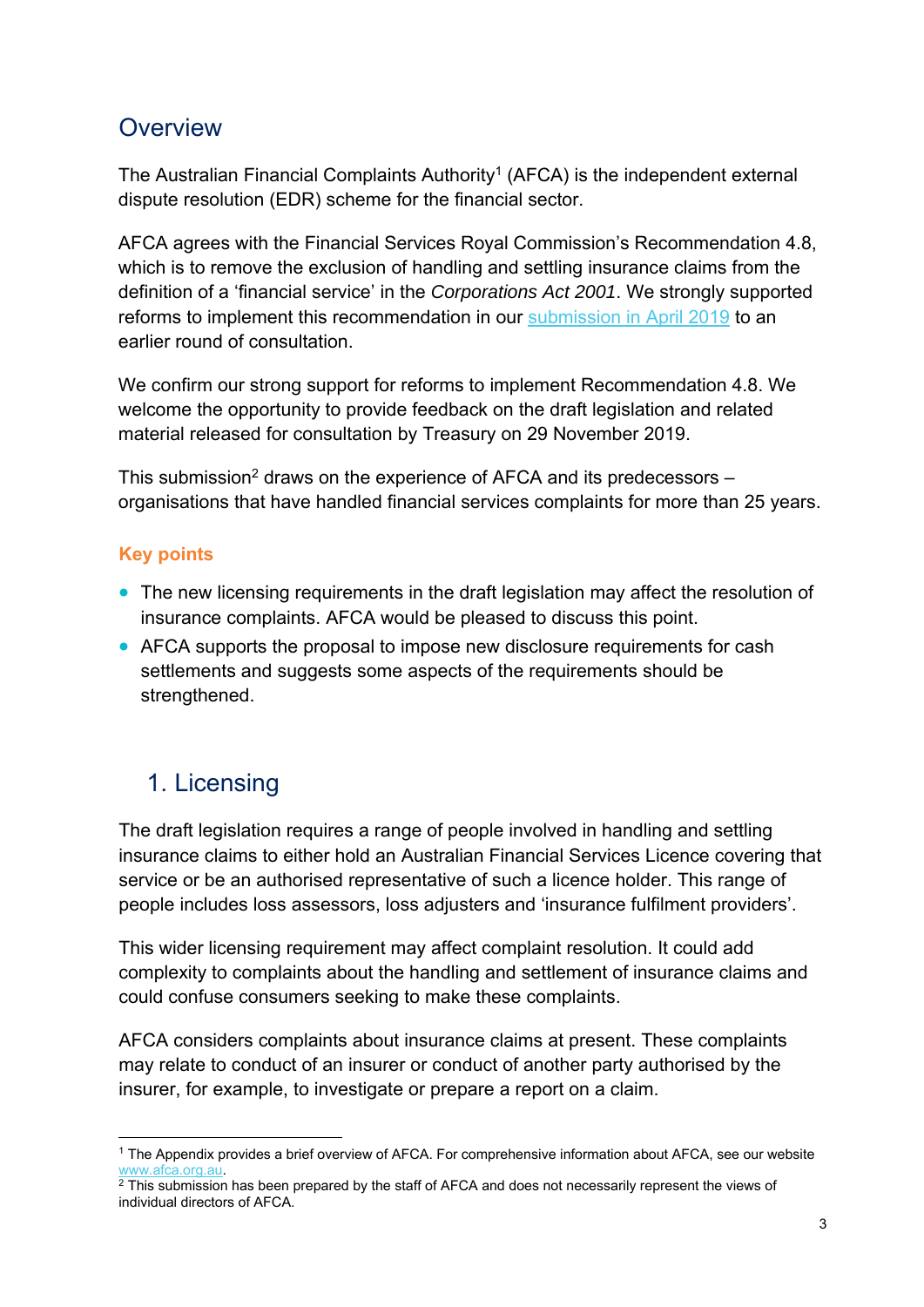We have developed an approach to examine these complaints effectively through the insurer, which is required to maintain AFCA membership to meet its obligations as a licensee. From the EDR perspective, it is sufficient to only require insurers to be members of AFCA

If the wider licensing requirement is imposed, and businesses such as loss assessors and insurance fulfilment providers are licensed, they will need to join AFCA. Complaints about insurance claims involving multiple AFCA members may present a new threshold question: Against which AFCA member should the complaint be made?

The added complexity could make it more difficult for consumers to understand how they can pursue complaints. There is also a risk that the new threshold question could slow down the processes of both internal dispute resolution by financial firms and EDR.

AFCA would be pleased to discuss the complaint resolution issues outlined above.

## 2. Disclosure about cash settlements

AFCA supports the proposal to impose new disclosure requirements for cash settlements of general insurance claims. Based on our complaint resolution experience, we suggest the proposed provisions specifying the contents of the Statement of Claim Settlement Options should be strengthened.

#### **2.1 AFCA approach**

AFCA regularly considers complaints about general insurance claims that raise issues relating to cash settlements. In these and other complaints, our decision-making focusses on considering what is fair in all the circumstances of the complaint.3

To reach a fair outcome in cash settlement complaints, AFCA reviews the available material and considers questions of the kind listed below. Footnotes in the list identify EDR decisions that illustrate particular points.

- Do the parties agree on the scope of works?
- Does the available material show flagged risks, likelihood of unforeseen damage and additional work?

<sup>1</sup> <sup>3</sup> AFCA's submission in April 2019 explained our decision-making process.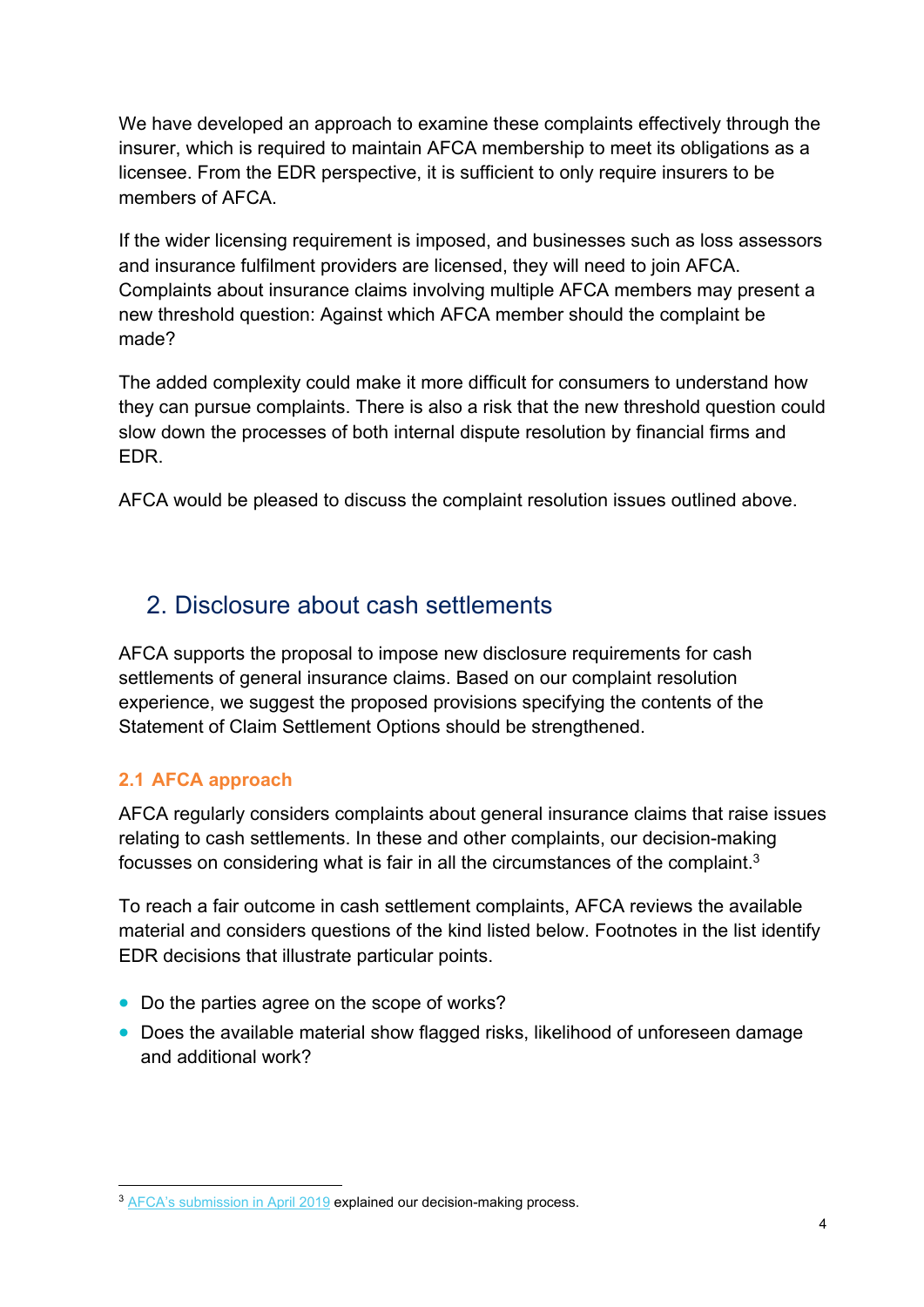- Will a cash settlement ensure the complainant can properly complete all necessary or possible repairs? For example, is it based on a quote available to the complainant?
- What is the complainant's position? Could they manage the repair process?
- Is the complainant prepared to lose the insurer's guarantee on the repairs by accepting a cash settlement?
- Does a cash settlement make fair allowance for the transferred risk?
- Does a cash settlement take into account other relevant factors such as the margin of a builder or repairer and the full range of benefits provided by the complainant's insurance policy (which may, for example, include temporary accommodation, contents storage, removal of debris or extra costs of rebuilding)?4
- Is the insurer's ability to repair damage compromised by pre-existing damage?<sup>5</sup>
- Is the relationship between the parties still workable so that repair is a viable option?<sup>6</sup>

In home building complaints, AFCA often awards an additional percentage on the insurer's quotes when assessing a cash settlement. This takes into consideration several factors including the transferred risk, whether the insurer's quote is actionable (that is, available to the complainant) and the possibility of additional damage.

The percentage often ranges between 10-25%. The higher proportion is usually provided when there is likely to be unforeseen damage, additional work and the quote is not actionable.

The purpose of this approach is to ensure that any cash settlement amount should be sufficient for the complainant to properly complete all necessary repairs.

Based on our experience, a wide range of factors often needs to be taken into account to ensure a cash settlement offer is fair. The content requirements for the Statement of Claim Settlement Options should reflect this.

#### **2.2 ACCC recommendation**

The ACCC's current inquiry into residential insurance in northern Australia includes an examination of issues relating to cash settlements. AFCA and our predecessor FOS commented on these issues in written submissions to the inquiry in 2018 and 2019.7

1

<sup>4</sup> Decisions  $434126$  and  $433928$ .<br>
5 Decision  $433928$ .<br>
6 Decision  $433928$ .<br>
7 See AFCA submission in April 2019 and FOS submission in March 2018.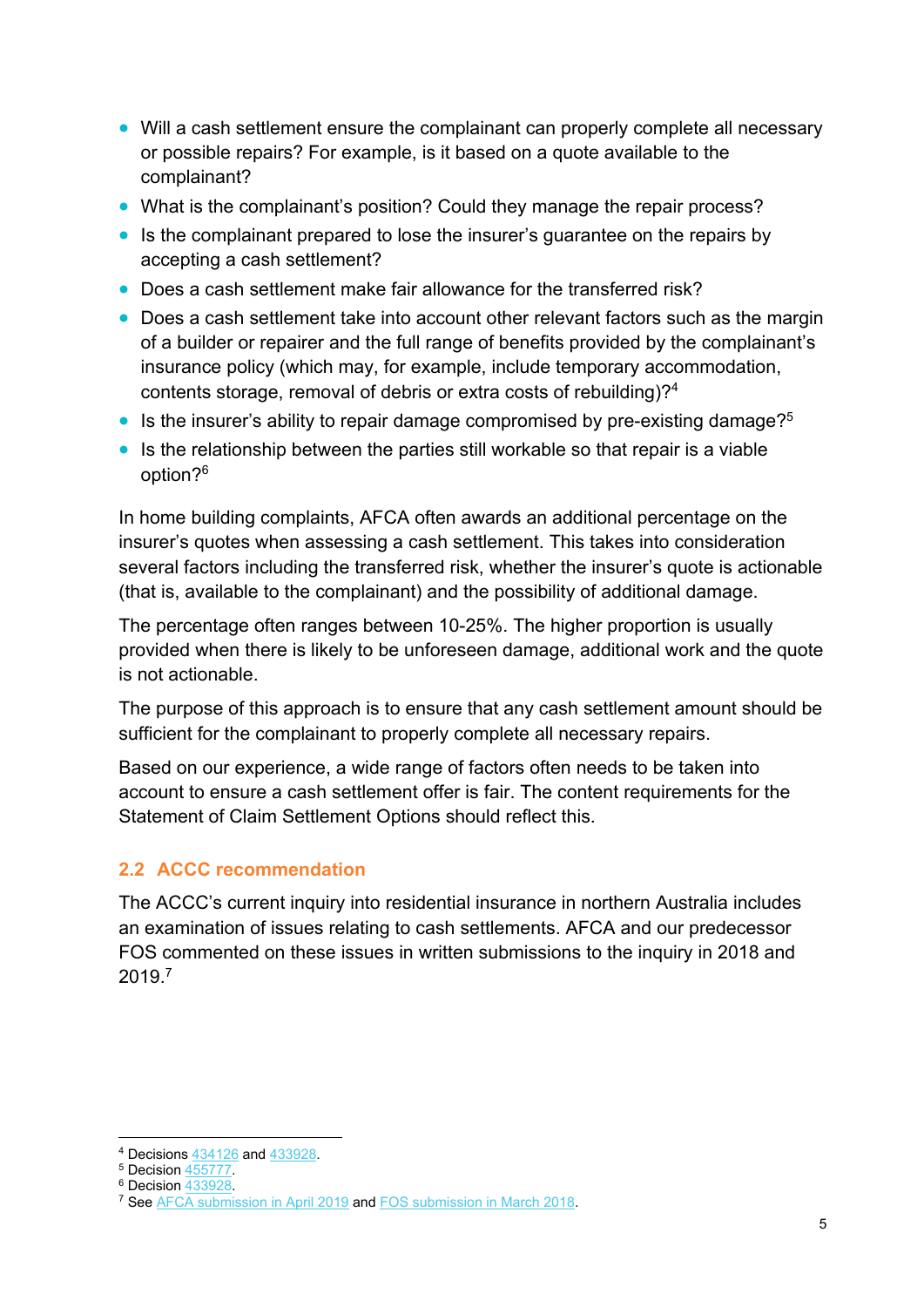In the inquiry's Second Interim Report released on 20 December 2019, Recommendation 26 proposes a special disclosure document should be provided for cash settlements.8 The table below compares the disclosure document content obligations in Recommendation 26 with the content requirements for the Statement of Claim Settlement Options in the draft legislation.

| <b>ACCC Recommendation 26</b>                                                                                                                                                                                                                                                                                                                                                                                                                                                                                                                                                                                                                                                                          | <b>Draft legislation</b>                                                                                                                                                                                                                                                                                                                                                                                                                                           |
|--------------------------------------------------------------------------------------------------------------------------------------------------------------------------------------------------------------------------------------------------------------------------------------------------------------------------------------------------------------------------------------------------------------------------------------------------------------------------------------------------------------------------------------------------------------------------------------------------------------------------------------------------------------------------------------------------------|--------------------------------------------------------------------------------------------------------------------------------------------------------------------------------------------------------------------------------------------------------------------------------------------------------------------------------------------------------------------------------------------------------------------------------------------------------------------|
| <b>Insurance Contracts Act amendment</b>                                                                                                                                                                                                                                                                                                                                                                                                                                                                                                                                                                                                                                                               | <b>Corporations Act amendment</b>                                                                                                                                                                                                                                                                                                                                                                                                                                  |
| The disclosure document must set out matters<br>the consumer should consider to help them make<br>an informed decision, including:<br>If cash settlement is accepted, the insurer<br>would no longer be required to manage or<br>guarantee the quality, cost or timeliness of<br>any works the consumer decides to carry out.<br>If the insured property is mortgaged, the<br>consumer should seek advice from their<br>mortgage lender about any implications of<br>accepting a cash settlement.<br>The insurer may be able to obtain lower<br>repair/rebuilding quotes than the consumer.<br>The consumer should obtain independent<br>quotes for repair/rebuilding before making<br>their decision. | The Statement of Claim Settlement<br>Options must include:<br>the options for settlement legally<br>available under the insurance<br>contract<br>statements of the amount of<br>cash settlement offered and the<br>sum insured<br>a statement that the insured<br>should obtain independent<br>financial advice before settling<br>any other information prescribed<br>by regulations: s948F(1).<br>The statement may also contain<br>other information: s948F(4). |

The content requirements in Recommendation 26 are more extensive than those in the draft legislation. Recommendation 26 specifies:

- a general disclosure standard (to cover all of the matters the consumer should consider to help them make an informed decision) and
- more specific requirements (to highlight possible drawbacks of cash settlements).

<sup>1</sup> <sup>8</sup> See page 327 of **Second Interim Report**.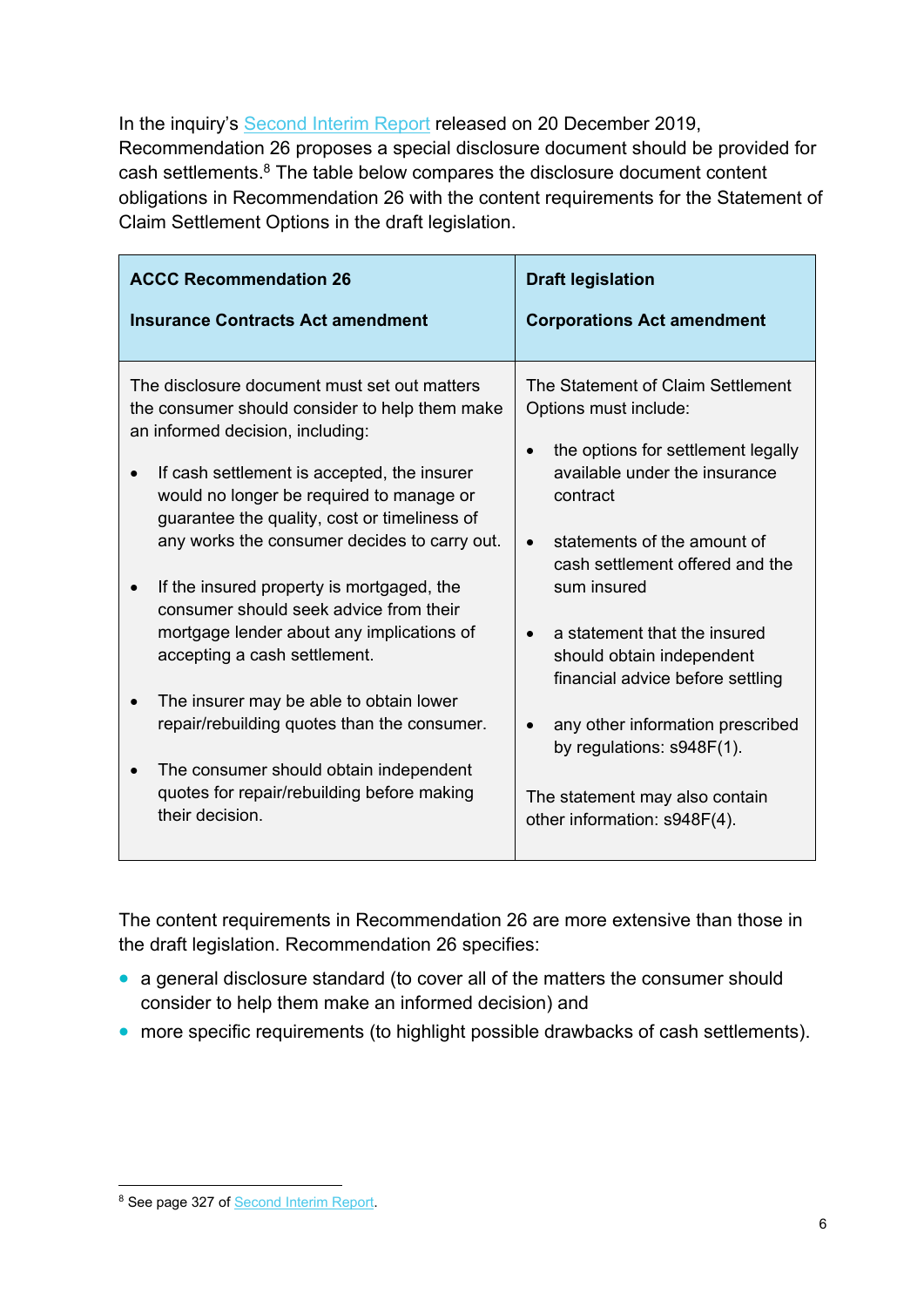#### **2.3 Suggestion**

AFCA suggests that the content requirements for the Statement of Claim Settlement Options should adopt the ACCC's approach in Recommendation 26 by setting a general disclosure standard and also imposing more specific content requirements. To enable a consumer to make a fully informed decision about a cash settlement, we consider that a Statement of Claim Settlement Options should at least include:

- any quotes the cash settlement is based on
- any other quotes the insurer has obtained during the assessment of the claim
- the scope of works the quotes are based on (which may be included in the quote or in a separate document)
- the relevant rates being charged.